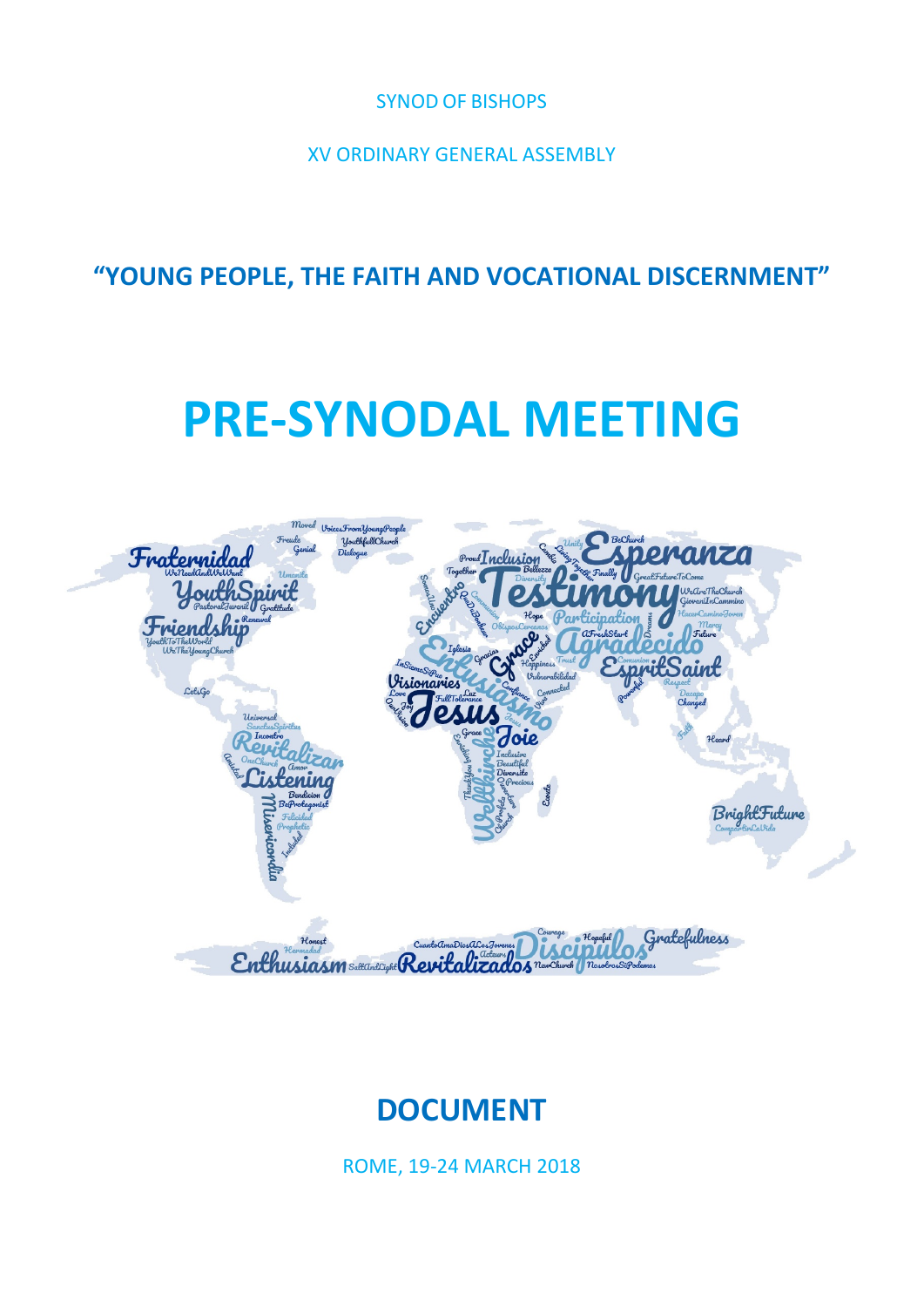## **Introduction**

The young person of today is met with a host of external and internal challenges and opportunities, many of which are specific to their individual contexts and some of which are shared across continents. In light of this, it is necessary for the Church to examine the way in which it thinks about and engages with young people in order to be an effective, relevant and life-giving guide throughout their lives.

This document is a synthesized platform to express some of our thoughts and experiences. It is important to note that these are the reflections of young people of the 21st century from various religious and cultural backgrounds. With this in mind, the Church should view these reflections not as an empirical analysis of any other time in the past, but rather as an expression of where we are now, where we are headed and as an indicator of what she needs to do moving forward.

It is important at the outset to clarify the parameters of this document. It is neither to compose a theological treatise, nor is it to establish new Church teaching. Rather, it is a statement reflecting the specific realities, personalities, beliefs and experiences of the young people of the world. This document is destined for the Synodal Fathers. This is to give the Bishops a compass, pointing towards a clearer understanding of young people: a navigational aid for the upcoming Bishops' Synod on "Young People, the Faith, and Vocational Discernment" in October 2018. It is important that these experiences be viewed and understood according to the various contexts in which young people are situated.

These reflections were borne out of the meeting of more than 300 young representatives from around the world, convened in Rome March 19-24, 2018 at the inaugural Pre-Synodal Meeting of Young People and the participation of 15,000 young people engaged online through the Facebook groups.

The document is understood as a summary of all of our participants' input based on the work of 20 language groups and 6 from social media. This will be one source, among others, that will contribute to the *Instrumentum Laboris* for the Synod of Bishops 2018. It is our hope that the Church and other institutions can learn from the process of this Pre-Synodal Meeting and listen to the voices of young people.

Understanding this, we can therefore move forward to explore with openness and faith where the young person is situated today, where the young person sees his or herself in relation to others, and how we as the Church can best accompany young people towards a deeper understanding of themselves and their place in the world.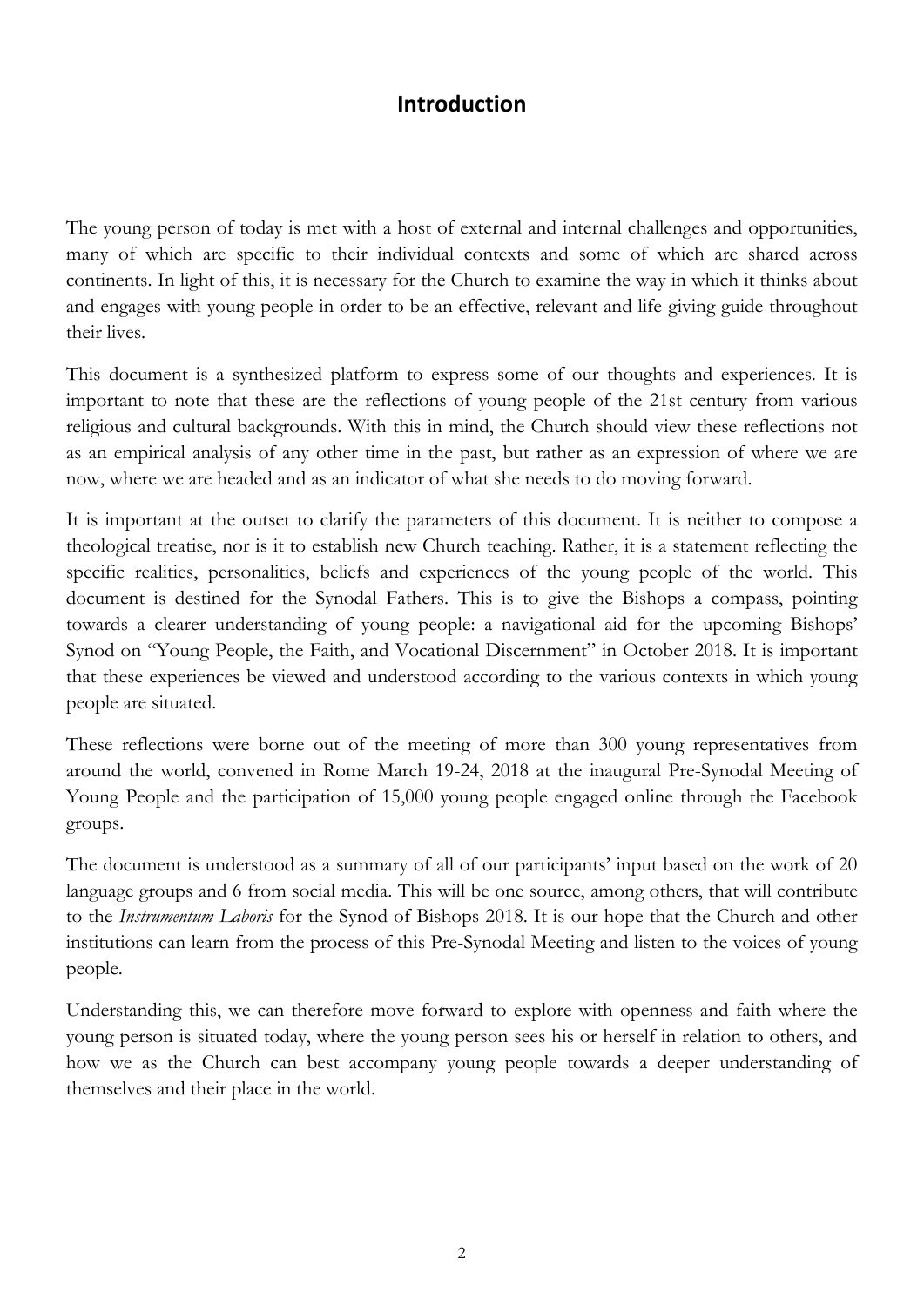## **The Challenges and Opportunities of Young People in the World Today**

## *1. The Formation of Personality*

Young people look for a sense of self by seeking communities that are supportive, uplifting, authentic and accessible: communities that empower them. We recognize places that are helpful for the development of their personality, namely family, which occupies a privileged position. In many parts of the world, the role of elders and reverence for one's ancestors are contributing factors to the formation of their identities. However, this is not shared universally, as traditional family models in other places are in decline. This leads to young people suffering as well. Some young people move away from their family traditions, hoping to be more original than what they see as "stuck in the past" and "old fashioned." On the other hand, in some parts of the world, young people seek identity by remaining rooted within their family traditions and striving to stay true to the way they were raised.

The Church therefore needs to better support families and their formation. This is especially relevant in some countries without freedom of expression where young people – particularly minors – are prevented from attending church and as such, must be formed in the faith at home by their parents.

A sense of belonging is a significant factor to the shaping of one's identity. Social exclusion is a contributing factor to the loss of self-worth and identity experienced by many. In the Middle East, many young people feel obliged to convert to other religions in order to be accepted by their peers and the surrounding dominant culture. This is also acutely felt by immigrant communities in Europe, who also feel the pressures of social exclusion and the pressure to shed their cultural identity and assimilate to the dominant culture. This is an area where the Church needs to model, and provide space for, healing for our families, responding to these issues by showing that there is room for everyone.

It is worth noting that the young person's identity is also shaped by our external interaction and membership within specific groups, associations and movements which are also active outside of the Church. Sometimes, parishes are no longer places of connection. We also recognize the role of educators and friends, such as leaders of youth groups who can become good examples. We need to find attractive, coherent and authentic models. We need rational and critical explanations to complex issues – simplistic answers do not suffice.

For some, religion is now considered a private matter. Sometimes, we feel that the sacred appears to be something separated from our daily lives. The Church oftentimes appears as too severe and is often associated with excessive moralism. Sometimes, in the Church, it is hard to overcome the logic of "it has always been done this way". We need a Church that is welcoming and merciful, which appreciates its roots and patrimony and which loves everyone, even those who are not following the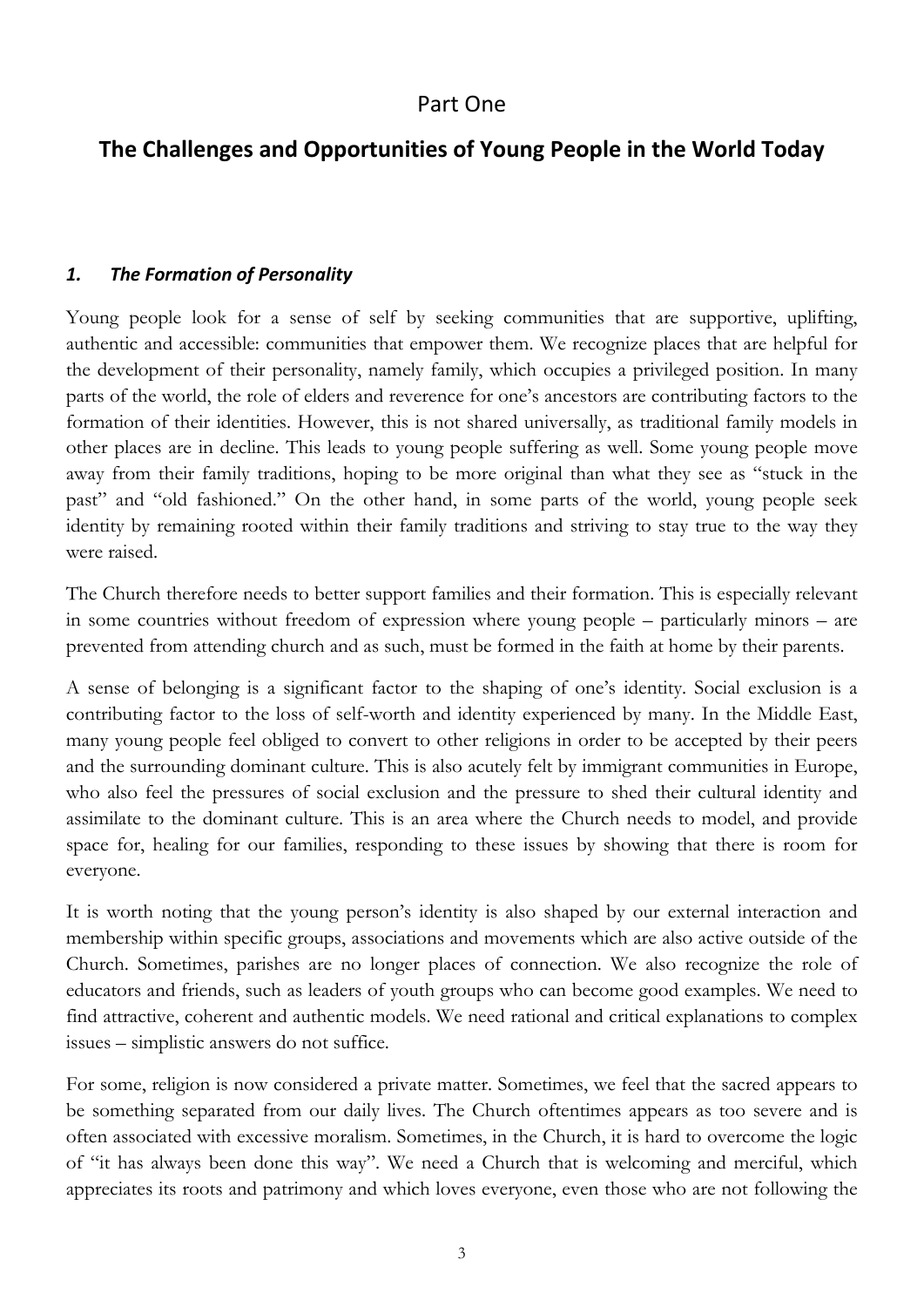perceived standards. Many of those who look for a peaceful life end up dedicating themselves to alternative philosophies or experiences.

Other key places of belonging are groups such as, social networks, friends and classmates as well as our social and natural environments. These are places where many of us spend most of our time. Often, our schools do not teach us to develop our critical thinking.

Crucial moments for the development of our identity include: deciding our course of study, choosing our profession, deciding our beliefs, discovering our sexuality and making life-changing commitments.

Other things that can both shape and affect the formation of our identities and personalities is our experiences with the Church. Young people are deeply vested in and concerned about topics such as sexuality, addiction, failed marriages, broken families as well as larger-scale social issues such as organized crime, human trafficking, violence, corruption, exploitation, femicide, all forms of persecution and the degradation of our natural environment. These are of grave concern in vulnerable communities around the world. We are afraid because in many of our countries there is social, political and economic instability.

As we grapple with these challenges, we need inclusion, welcome, mercy and tenderness from the Church – both as an institution and as a community of faith.

## *2. Relationship with Other People*

Young people are trying to make sense of a very complicated and diverse world. We have access to new possibilities to overcome differences and divisions in the world, but this is being realized in different realities and to varying degrees. Many young people are used to seeing diversity as a richness and find opportunity in the pluralistic world. Multiculturalism has the potential to facilitate an environment for dialogue and tolerance. We value the diversity of ideas in our globalized world, the respect for other's thoughts and freedom of expression. Still, we want to preserve our cultural identity and avoid uniformity and a throwaway culture. We should not fear our diversity but celebrate our differences and what makes each one of us unique. Sometimes, we feel excluded for being Christians in a social environment that is adverse to religion. We are aware that we need to encounter ourselves and others to build up profound bonds.

In some countries, the Christian faith is a minority while another religion is dominant. Countries with Christian roots have a tendency today to gradually reject the Church and religion. Some young people are trying to make sense of faith in an increasingly secular society, where freedom of conscience and religion are under attack. Racism at different levels affects young people in different parts of the world. There is still an opportunity for the Church to propose another "way" for young people to live their lives, but this needs to be done so within often-complicated social frameworks.

In this way it is often hard for young people to even hear the message of the Gospel. This is accentuated in places where tensions between peoples might become very common, despite a general appreciation for diversity. Particular attention needs to be drawn to our Christian brothers and sisters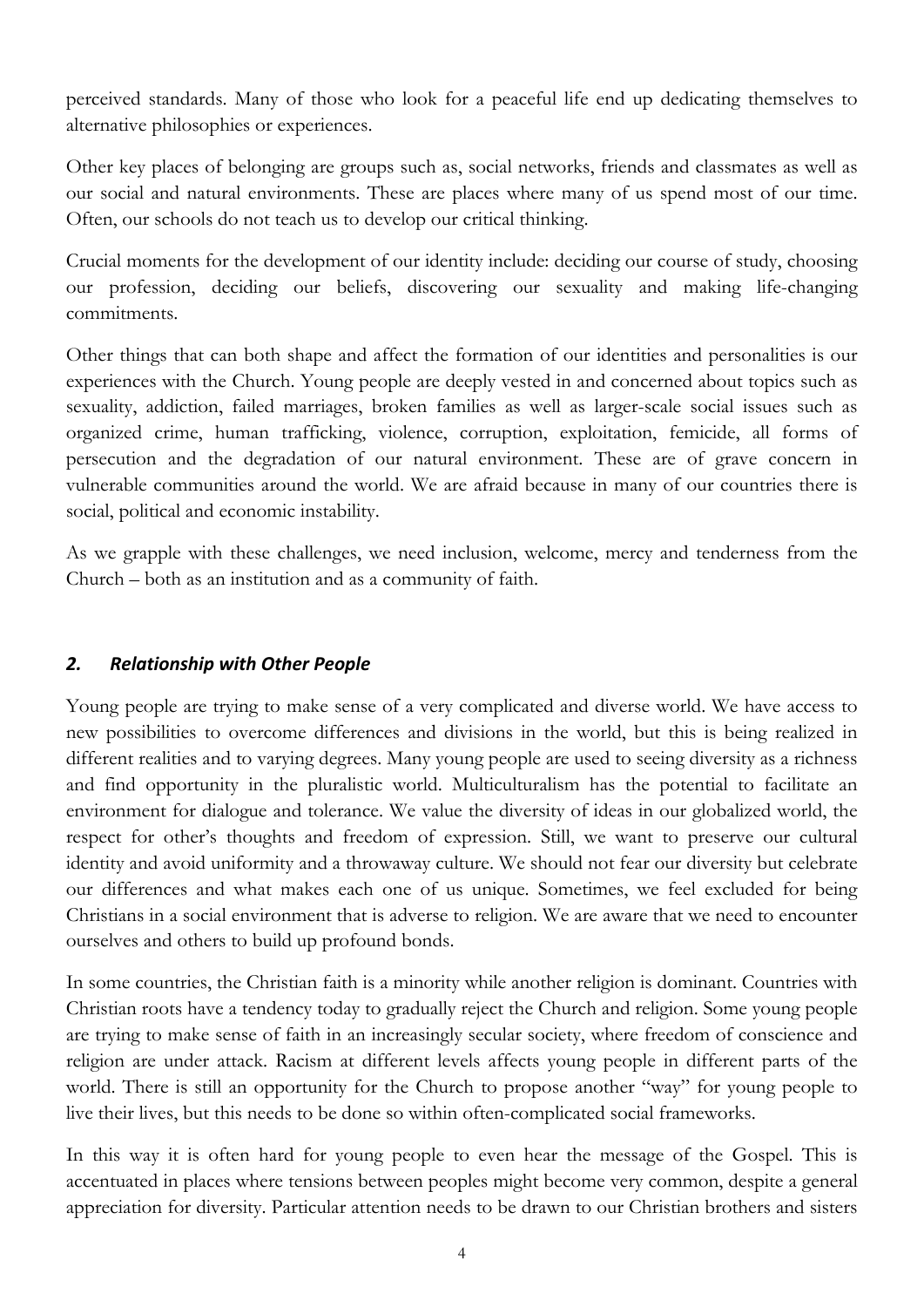who are persecuted around the world. We remember our Christian roots in the blood of the martyrs and while we pray for the end of all persecution, we are grateful for their witness of faith to the world. Moreover, there is still no binding consensus on the question of welcoming migrants and refugees, or on the issues which cause the phenomenon in the first place. This is despite the acknowledgement of the universal call to care for the dignity of every human person.

In a globalized and inter-religious world, the Church needs to not only model but also to elaborate on already existing theological guidelines for peaceful, constructive dialogue with people of other faiths and traditions.

## *3. Young People and the Future*

Young people dream of safety, stability and fulfilment. Many hope for a better life for their families. In many places of the world, this means looking for physical safety; for others this relates more specifically to finding a good job or a specific lifestyle. A common dream across continents and oceans is the desire to find a place where the young person can feel that he or she belongs.

We envision greater opportunities, of a society which is coherent and trusts us. We seek to be listened to and to not merely be spectators in society but active participants. We seek a Church that helps us find our vocation, in all of its senses. Furthermore, sadly not all of us believe sainthood is something achievable and that it is a path to happiness. We need to revitalize the sense of community that leads us to a sense of belonging.

Some practical concerns make our lives difficult. Many young people have experienced great traumas in a variety of ways. Many still suffer under the weight of mental illness and physical disabilities. The Church needs to better support us and provide avenues to assist us in our healing. In some parts of the world, the only way to attain a secure future is to receive higher education or work excessively. While this is a commonly held standard, it is not always possible due to a variety of circumstances young people find themselves in. This idea is a prevalent notion and has consequently affected our understanding of work. Despite this reality, young people wish to affirm the inherent dignity of work. Sometimes, we end up discarding our dreams. We are too afraid, and some of us have stopped dreaming. This is seen in the many socio-economic pressures that can severely drain the sense of hope among young people. At times, we have not even had the opportunities to keep dreaming.

For this reason, young people seek to engage with and address the social justice issues of our time. We seek the opportunity to work towards building a better world. In this regard, Catholic Social Teaching is a particularly informative tool for young Catholics who also want to pursue this vocation. We want a world of peace, one that harmonizes integral ecology with a sustainable global economy. For young people living in unstable and vulnerable regions of the world, there is a hope and expectation for concrete actions from governments and from society: the end of war and corruption, addressing climate change, social inequalities and security. What is important to note is that regardless of context, everyone shares the same innate desire for the higher ideals: peace, love, trust, equity, freedom and justice.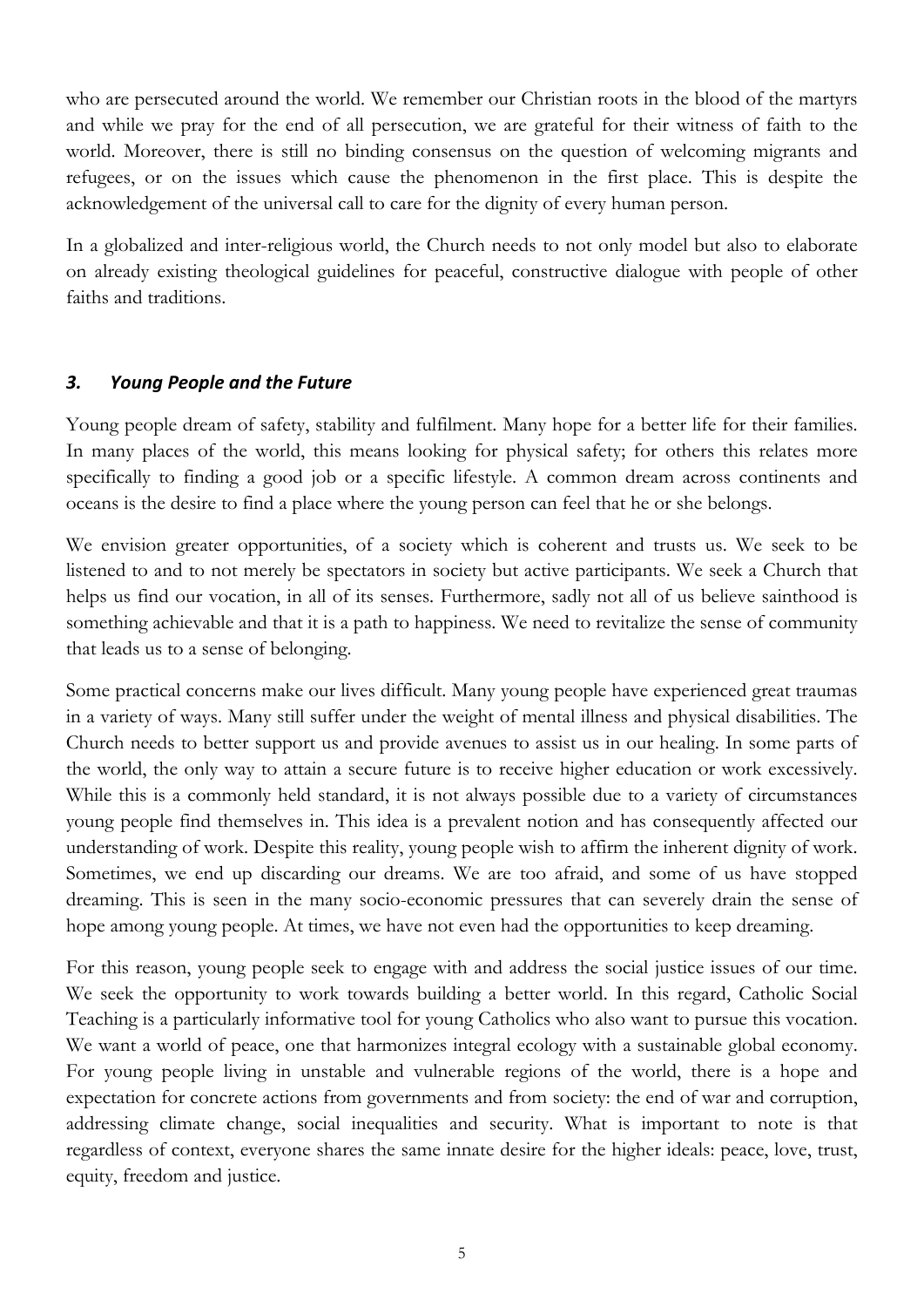Young people dream of a better life, yet many are forced to emigrate in order to find a better economic and environmental situation. They hope for peace and are especially attracted to the "Western myth", as depicted through media. Young Africans dream of a self-reliant local church, one that does not require aid that feeds into dependency, but one that is a life-giving contributor to its communities. Despite the many wars and intermittent outbreaks of violence, young people remain hopeful. In many Western countries, their dreams are centred on personal development and selfrealization.

In many places there is a wide gap between the desires of young people and their capacity to make long-term decisions.

## *4. Relationship with Technology*

When referring to technology, one must understand the duality of its application. While modern advancements in technology have greatly improved our lives, one must be prudent with its usage. As with all things, reckless application can have negative consequences. While technology has, for some, augmented our relationships, for many others it has taken the form of an addiction, becoming a replacement for human relationship and even God. Regardless, technology is now a permanent part of the life of young people and must be understood as such. Paradoxically, in some countries technology and particularly internet is accessible while the most basic needs and services are still lacking.

The impact of social media in the lives of young people cannot be understated. Social media is a significant part of young people's identity and way of life. Digital environments have a great potential to unite people across geographical distances like never before. The exchange of information, ideals, values and common interests is now more possible. Access to online learning tools has opened up educational opportunities for young people in remote areas and has brought the world's knowledge to one's finger tips.

The duplicity of technology however, becomes evident when it leads to the development of certain vices. This danger is manifested through isolation, laziness, desolation and boredom. It is evident that young people around the world are obsessively consuming media products. Despite living in a hyper-connected world, communication among young people remains limited to those who are similar to them. There is a lack of spaces and opportunities to encounter difference. Mass media culture still exercises a lot of influence over young people's lives and ideals. With the advent of social media, this has led to new challenges over the extent to which new media companies have power over the lives of young people.

Often, young people tend to separate their behavior into online and offline environments. It is necessary to offer formation to young people on how to live their digital lives. Online relationships can become inhuman. Digital spaces blind us to the vulnerability of another human being and prevent us from our own self-reflection. Problems like pornography distort a young person's perception of human sexuality. Technology used this way creates a delusional parallel reality that ignores human dignity.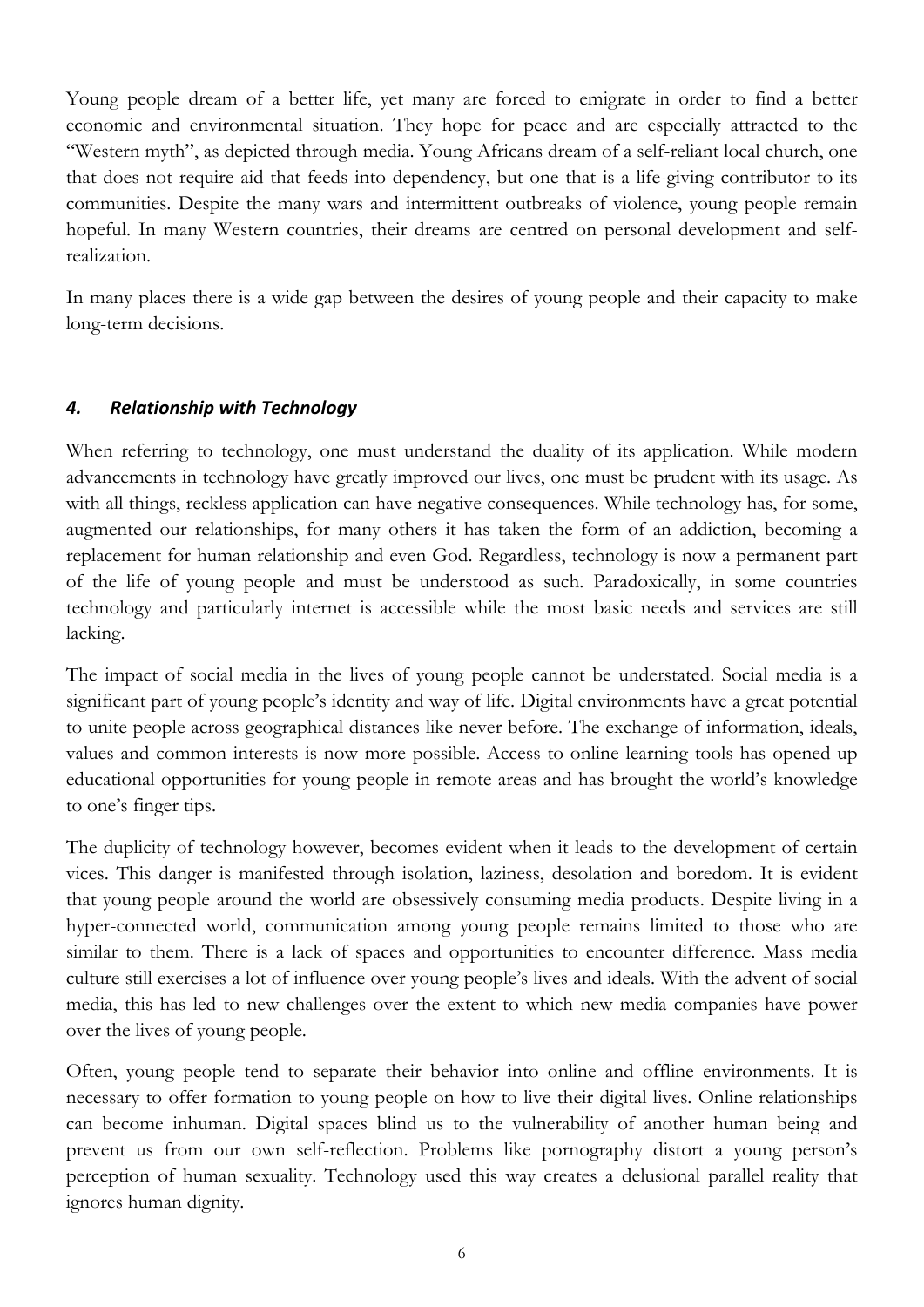Other risks include: the loss of identity linked to a misrepresentation of the person, a virtual construction of personality and the loss of grounded social presence. Furthermore, long-term risks include: the loss of memory, culture, and creativity before the immediacy of access to information and a loss of concentration linked to fragmentation. In addition, there exists a culture and dictatorship of appearances.

The conversation on technology is not limited to the internet. In the field of bioethics, technology poses new challenges and risks with regards to the safety of human life at all stages. The advent of artificial intelligence and new technologies such as robotics and automation poses risks to employment opportunities for working-class communities. Technology can be detrimental to human dignity if not used with conscience and caution and if human dignity is not at the center of its usage.

We offer two concrete proposals regarding technology. First, by engaging in a dialogue with young people, the Church should deepen her understanding of technology so as to assist us in discerning its usage. Moreover, the Church should view technology – particularly the internet – as a fertile place for the New Evangelization. The outcomes of these reflections should be formalized through an official Church document. Second, the Church should address the widespread crisis of pornography, including online child abuse, as well as cyber-bullying and the toll these take on our humanity.

## *5. Search for Meaning in Life*

Many young people, when asked the question "What is the meaning of your life?" do not know how to answer. They do not always make the connection between life and transcendence. Lots of young people, having lost trust in institutions, have become disaffiliated with organized religion and would not see themselves as "religious." However, young people are open to the spiritual.

Many also lament how infrequently young people seek the answers to life's meaning in the context of faith and church. In many places around the world, young people attach meaning to their lives through their job and personal success. The difficulty of finding stability in these areas produces insecurity and anxiety. Many have to migrate in order to find a good place to work. Others, due to economic instability, abandon family and culture.

Finally, others noted that while young people can ask questions about the meaning of life, this does not always mean that they are ready to commit themselves decisively to Jesus or to the Church. Today, religion is no longer seen as the main stream through which a young person searches for meaning, as they often turn to other modern currents and ideologies. Scandals attributed to the Church – both real and perceived – affect the confidence of young people in the Church and in the traditional institutions for which she stands.

The Church can play a vital role in ensuring that these young people are not marginalized but feel accepted. This can happen when we seek to promote the dignity of women, both in the Church and in wider society. Today, there is a general problem in society in that women are still not given an equal place. This is also true in the Church. There are great examples of women serving in consecrated religious communities and in lay leadership roles. However, for some young women,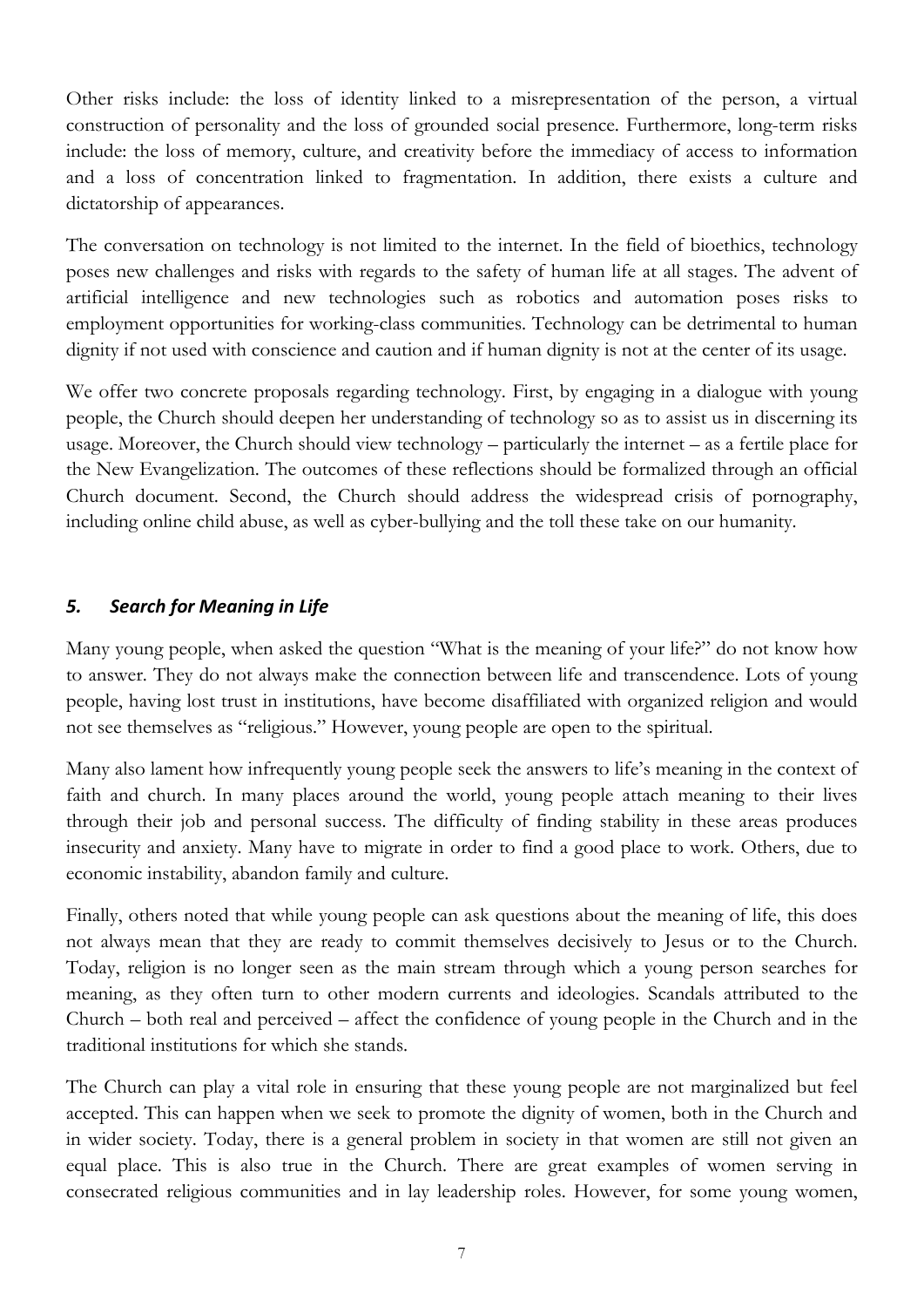these examples are not always visible. One key question arises from these reflections; what are the places where women can flourish within the Church and society? The Church can approach these problems with real discussion and open-mindedness to different ideas and experiences.

There is often great disagreement among young people, both within the Church and in the wider world, about some of her teachings which are especially controversial today. Examples of these include: contraception, abortion, homosexuality, cohabitation, marriage, and how the priesthood is perceived in different realities in the Church. What is important to note is that irrespective of their level of understanding of Church teaching, there is still disagreement and ongoing discussion among young people on these polemical issues. As a result, they may want the Church to change her teaching or at least to have access to a better explanation and to more formation on these questions. Even though there is internal debate, young Catholics whose convictions are in conflict with official teaching still desire to be part of the Church. Many young Catholics accept these teachings and find in them a source of joy. They desire the Church to not only hold fast to them amid unpopularity but to also proclaim them with greater depth of teaching.

Throughout the world, the relationship to the sacred is complicated. Christianity is often seen as something which belonged to the past and its value or relevance to our lives is no longer understood. Meanwhile, in certain communities, priority is given to the sacred since daily life is structured around religion. In some Asian contexts, the meaning of life can be associated with Eastern philosophies.

Ultimately, many of us strongly want to know Jesus, yet often struggle to realize that He alone is the source of true self-discovery, for it is in a relationship with Him that the human person ultimately comes to discover him or herself. Thus, we have found that young people want authentic witnesses – men and women who vibrantly express their faith and relationship with Jesus while encouraging others to approach, meet, and fall in love with Jesus themselves.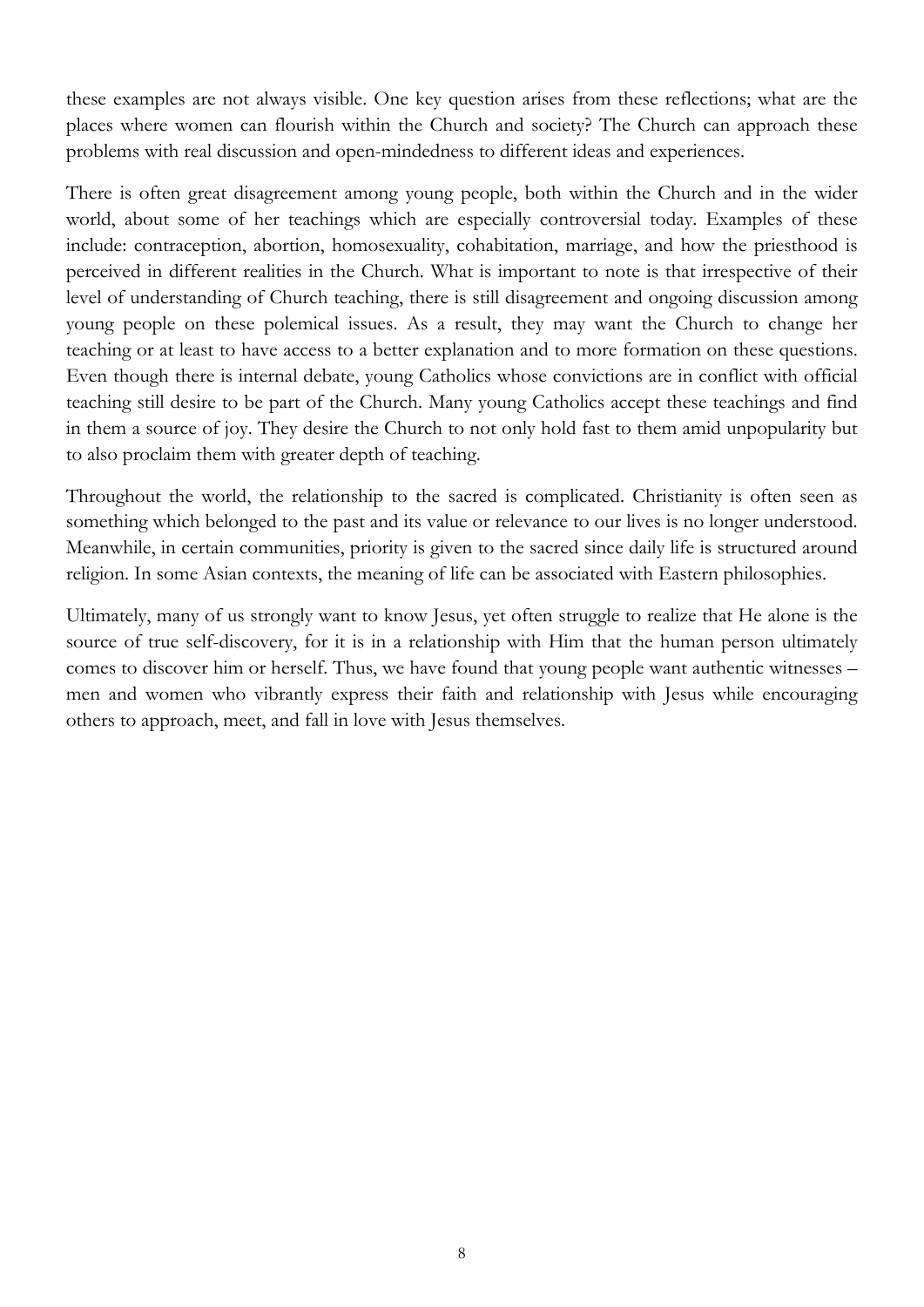#### Part Two

## **Faith and Vocation, Discernment and Accompaniment**

It is both a joy and a sacred responsibility to accompany young people on their journey of faith and discernment. Young people are more receptive to a "literature of life" than an abstract theological discourse; are conscious and receptive and are also committed to being actively engaged in the world and in the Church. To that end, it is important to understand how young people perceive faith and vocation, and the challenges facing their discernment.

#### *6. Young People and Jesus*

The relationship of young people with Jesus is as varied as the number of young people on this earth. There are many young people who know and have a relationship with Jesus as their Savior and the Son of God. In addition, young people often find closeness to Jesus through His Mother, Mary. Others may not have such a relationship with Jesus but see Him as a moral leader and a good man. Many young people perceive Jesus as a historical figure, one of a certain time and culture, who is not relevant to their lives. Still others perceive Him as distant from the human experience, which for them is a distance perpetuated by the Church. False images of Jesus that some young people possess often lead them to be unattracted to Him. Erroneous ideals of model Christians feel out of reach to the average person and thus so do the rules set by the Church. Therefore, for some, Christianity is perceived as an unreachable standard.

One way to reconcile the confusions that young people have regarding who Jesus is involves a return to Scripture to understand more deeply the person of Christ, His life, and His humanity. Young people need to encounter the mission of Christ, not what they may perceive as an impossible moral expectation. However, they feel uncertain about how to do so. This encounter needs to be fostered in young people, which needs to be addressed by the Church.

#### *7. Faith and the Church*

For many young people, faith has become private rather than communal, and the negative experiences that some young people have had with the Church have contributed to this. There are many young people who relate to God solely on a personal level, who are "spiritual but not religious", or focused only on a relationship with Jesus Christ. For some young people, the Church has developed a culture which focuses heavily on members engaging with the institutional aspect of herself, not the person of Christ. Other young people view religious leaders as disconnected and more focused on administration than community-building, and still others see the Church as irrelevant. It can seem that the Church forgets that the *people* are the Church, not the building. For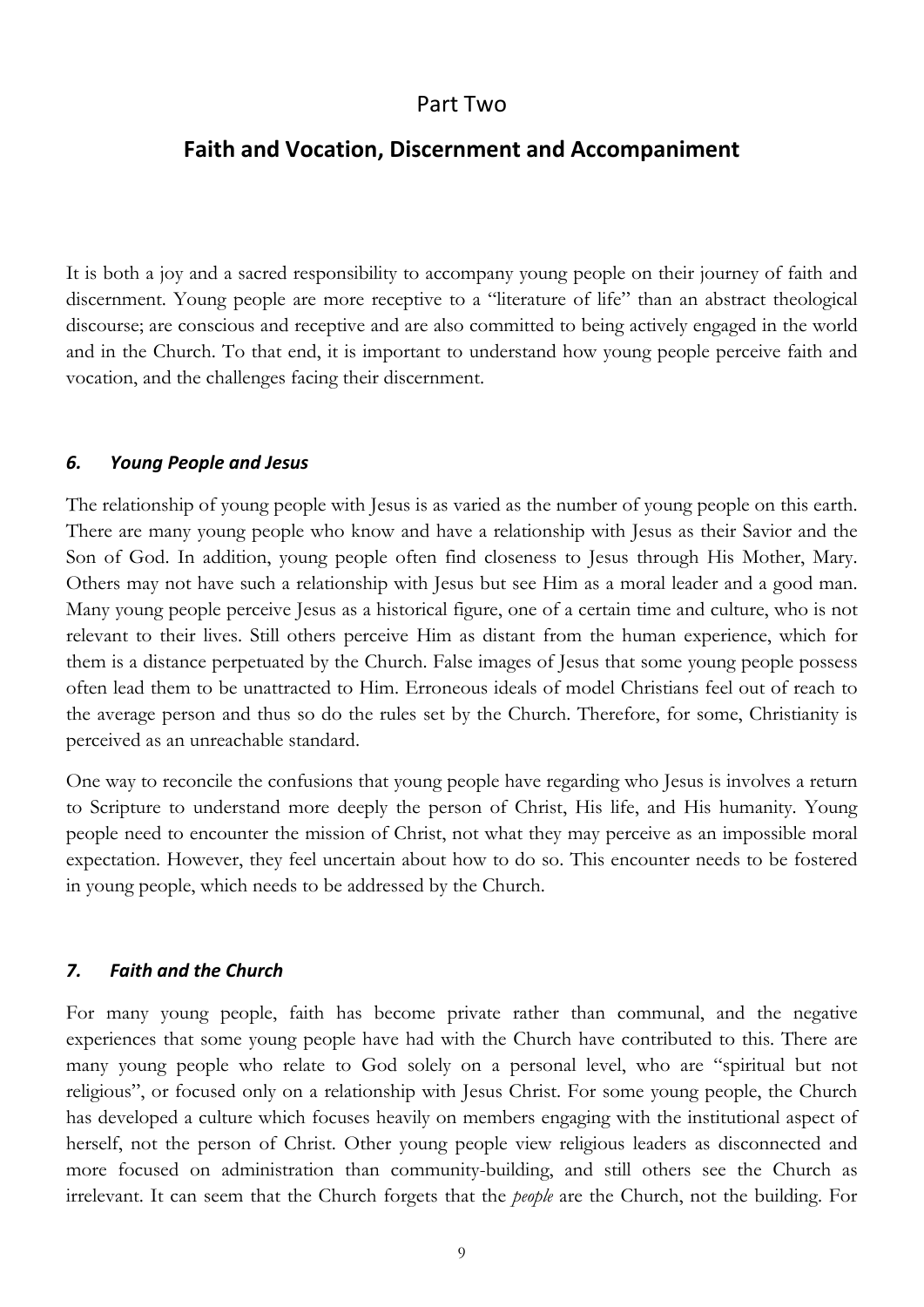other young people, they experience the Church as very close to them, in places such as Africa, Asia, and Latin America, as well as in different global movements; even some young people who do not live the Gospel feel connected to the Church. This sense of belonging and family sustains these young people on their journey. Without this anchor of community support and belonging, young people can feel isolated in the face of challenges. There are many young people who do not feel the need to be part of the Church community and who find meaning to their life outside of the Church.

Unfortunately, there is a phenomenon in some areas of the world where young people are leaving the Church in large quantities. Understanding why is crucial in moving forward. Young people who are disconnected from or who leave the Church do so after experiencing indifference, judgment and rejection. One could attend, participate in, and leave Mass without experiencing a sense of community or family as the Body of Christ. Christians profess a living God, but some attend Masses or belong to communities which seem dead. Young people are attracted to the joy which should be a hallmark of our faith. Young people express a desire to see a Church that is a living testimony to what it teaches and witnesses to authenticity on the path to holiness, which includes acknowledging mistakes and asking for forgiveness. Young people expect leaders of the Church – ordained, religious, and lay – to be the strongest example of this. Knowing that models of faith are authentic and vulnerable allows young people to freely be authentic and vulnerable themselves. It is not to destroy the sacredness of their ministry, but so that young people might be inspired by them on the path to holiness.

On many occasions, young people have difficulty finding a space in the Church where they can actively participate and lead. Young people interpret their experience of the Church as one where they are considered too young and inexperienced to lead or make decisions as they would only make mistakes. There is a need for trust in young people to lead and to be protagonists of their own spiritual journey. This is not just to imitate their elders, but to really take ownership of their mission and responsibility, lived out well. Movements and new communities in the Church have developed fruitful ways to not only evangelize young people, but also to empower them to be the primary ambassadors of the faith to their peers.

Another common perception that many young people have is an unclear role of women in the Church. If it is difficult for young people to feel a sense of belonging and leadership in the Church, it is much more so for young women. To that end, it would be helpful for young people if the Church not only clearly stated the role of women, but also helped young people to explore and understand it more clearly.

## *8. The Vocational Sense of Life*

There is a need for a simple and clear understanding of vocation to highlight the sense of call and mission, desire and aspiration, which makes it a concept more relatable to young people at this stage of their lives. "Vocation" has sometimes been presented as an abstract concept, perceived as too far out of the reach of the minds of many. Young people understand the general sense of bringing meaning to life and being alive for a purpose, but many do not know how to connect that to vocation as a gift and call from God.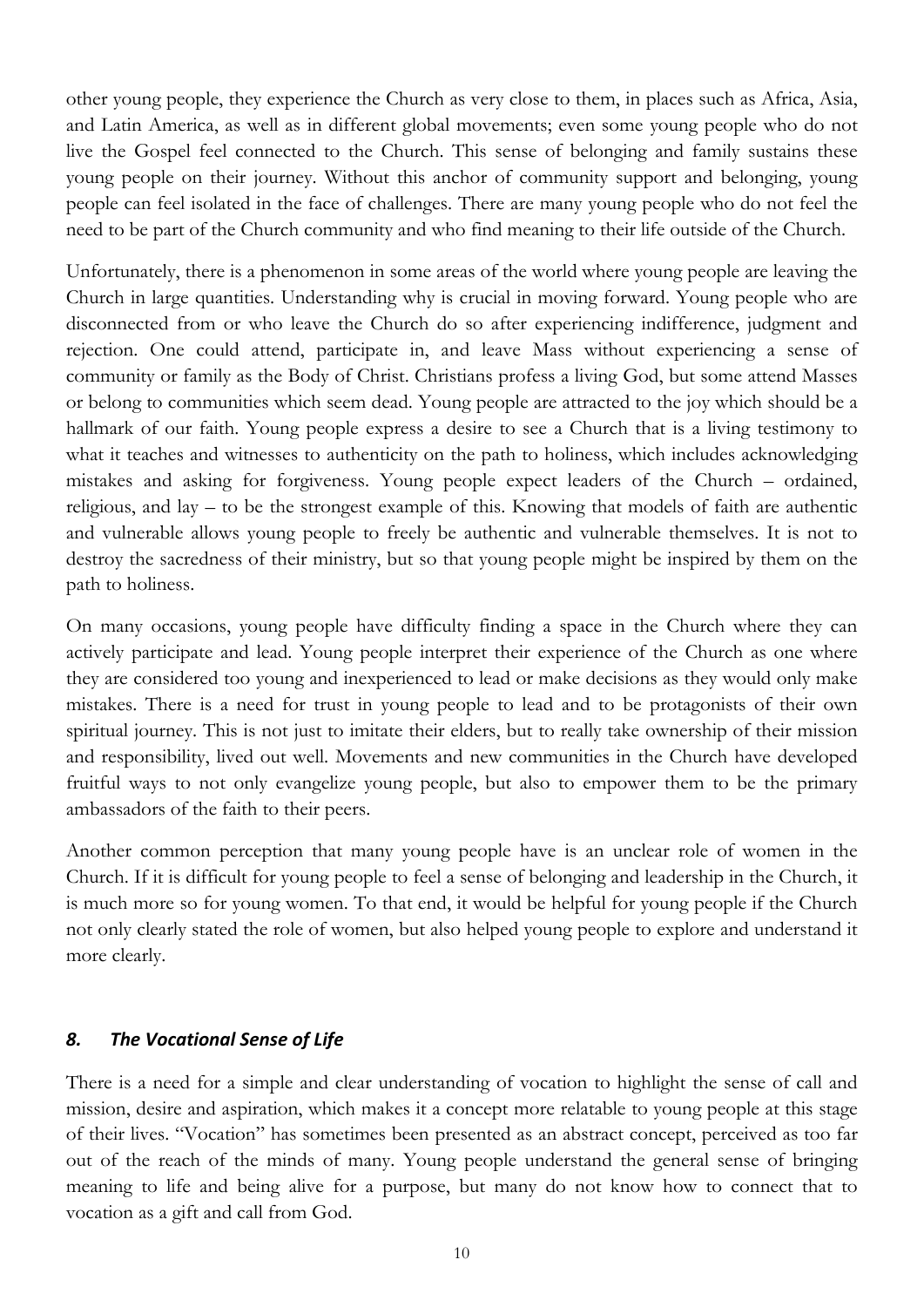The term "vocation" has become synonymous with the priesthood and religious life in the culture of the Church. While these are sacred calls that should be celebrated, it is important for young people to know that their vocation is by virtue of their life, and that each person has a responsibility to discern what it is that God calls them to be and to do. There is a fullness to each vocation which must be highlighted in order to open the hearts of young people to their possibilities.

Young people of various beliefs see vocation as inclusive of life, love, aspiration, place in and contribution to the world, and way to make an impact. The term vocation is not very clear to many young people; hence there is need for greater understanding of the Christian vocation (the priesthood and religious life, lay ministry, marriage and family, role in society, etc.) and the universal call to holiness.

## *9. Vocational Discernment*

Discerning one's vocation can be a challenge, especially in light of misconceptions about the term. However, young people will rise to the challenge. Discerning one's vocation can be an adventure along the journey of life. That being said, many young people do not know how to intentionally go about the process of discernment; this is an opportunity for the Church to accompany them.

Many factors influence the ability of young people to discern their vocations, such as: the Church, cultural differences, demands of work, digital media, family expectations, mental health and state of mind, noise, peer pressures, political scenarios, society, technology, etc. Spending time in silence, introspection and prayer, as well as reading the Scriptures and deepening self-knowledge are opportunities very few young people exercise. There is a need for a better introduction to these areas. Engaging with faith-based groups, movements, and like-minded communities can also assist young people in their discernment.

We recognize in particular the unique challenges faced by young women as they discern their vocation and place in the Church. Just as Mary's "yes" to God's call is fundamental to the Christian experience, young women today need space to give their own "yes" to their vocation. We encourage the Church to deepen its understanding of the role of women and to empower young women, both lay and consecrated, in the spirit of the Church's love for Mary, the mother of Jesus.

## *10. Young People and Accompaniment*

Young people are looking for companions on the journey, to be embraced by faithful men and women who express the truth and allow young people to articulate their understanding of faith and their vocation. Such people do not need to be models of faith to imitate, but instead living testimonies to witness. Such a person should evangelize by their life. Whether they are familiar faces in the comfort of home, colleagues in the local community, or martyrs testifying to their faith with their very lives, there are many who could meet this expectation.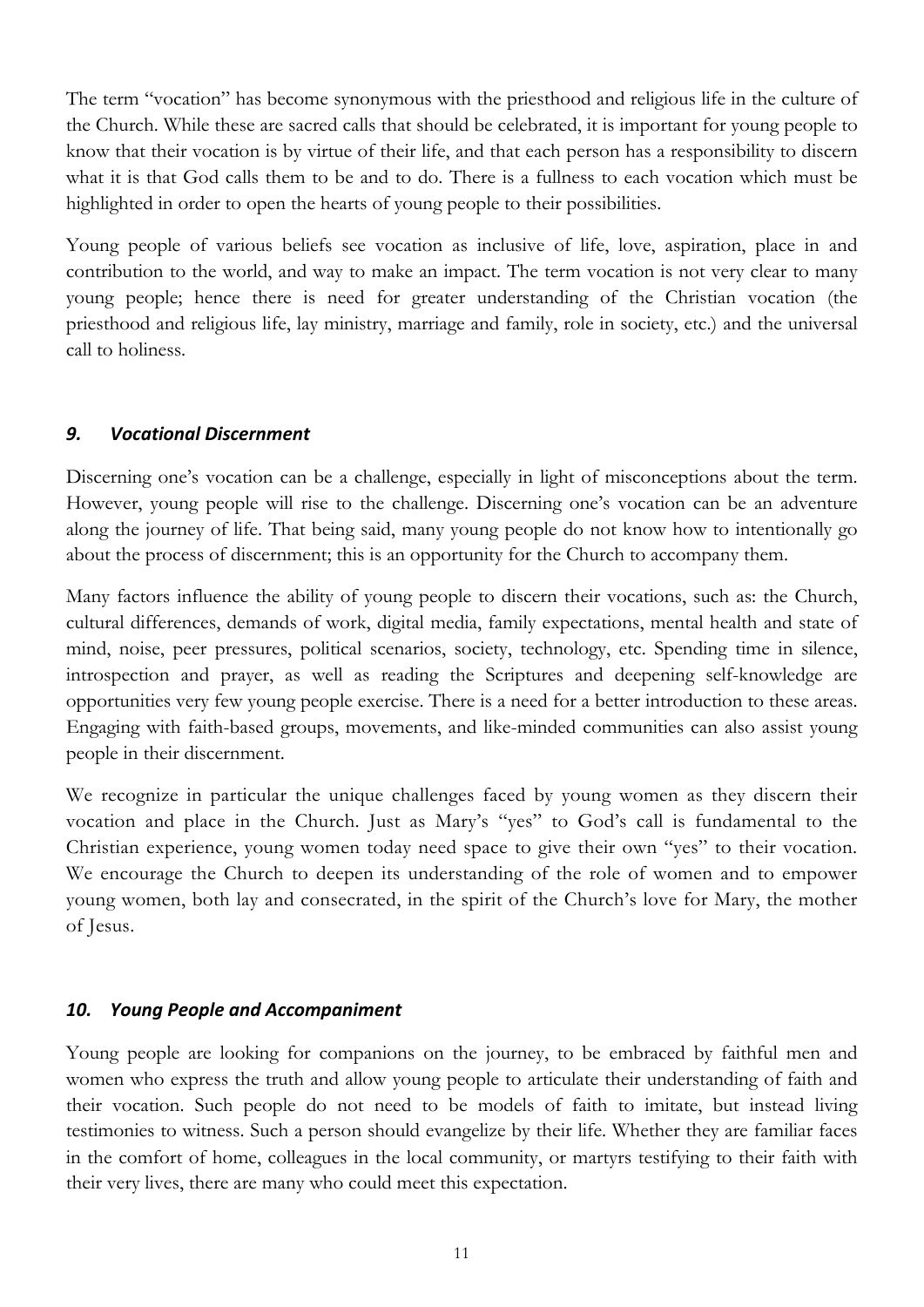Qualities of such a mentor include: a faithful Christian who engages with the Church and the world; someone who constantly seeks holiness; is a confidant without judgement; actively listens to the needs of young people and responds in kind; is deeply loving and self-aware; acknowledges their limits and knows the joys and sorrows of the spiritual journey.

An especially important quality in a mentor is acknowledgement of their humanity – that they are human beings who make mistakes: not perfect people but forgiven sinners. Sometimes mentors are put on a pedestal, and when they fall, the devastation may impact young people's abilities to continue to engage with the Church.

Mentors should not lead young people as passive followers, but walk alongside them, allowing them to be active participants in the journey. They should respect the freedom that comes with a young person's process of discernment and equip them with tools to do so well. A mentor should believe wholeheartedly in a young person's ability to participate in the life of the Church. A mentor should nurture the seeds of faith in young people, without expecting to immediately see the fruits of the work of the Holy Spirit. This role is not and cannot be limited to priests and consecrated life, but the laity should also be empowered to take on such a role. All such mentors should benefit from being well-formed, and engage in ongoing formation.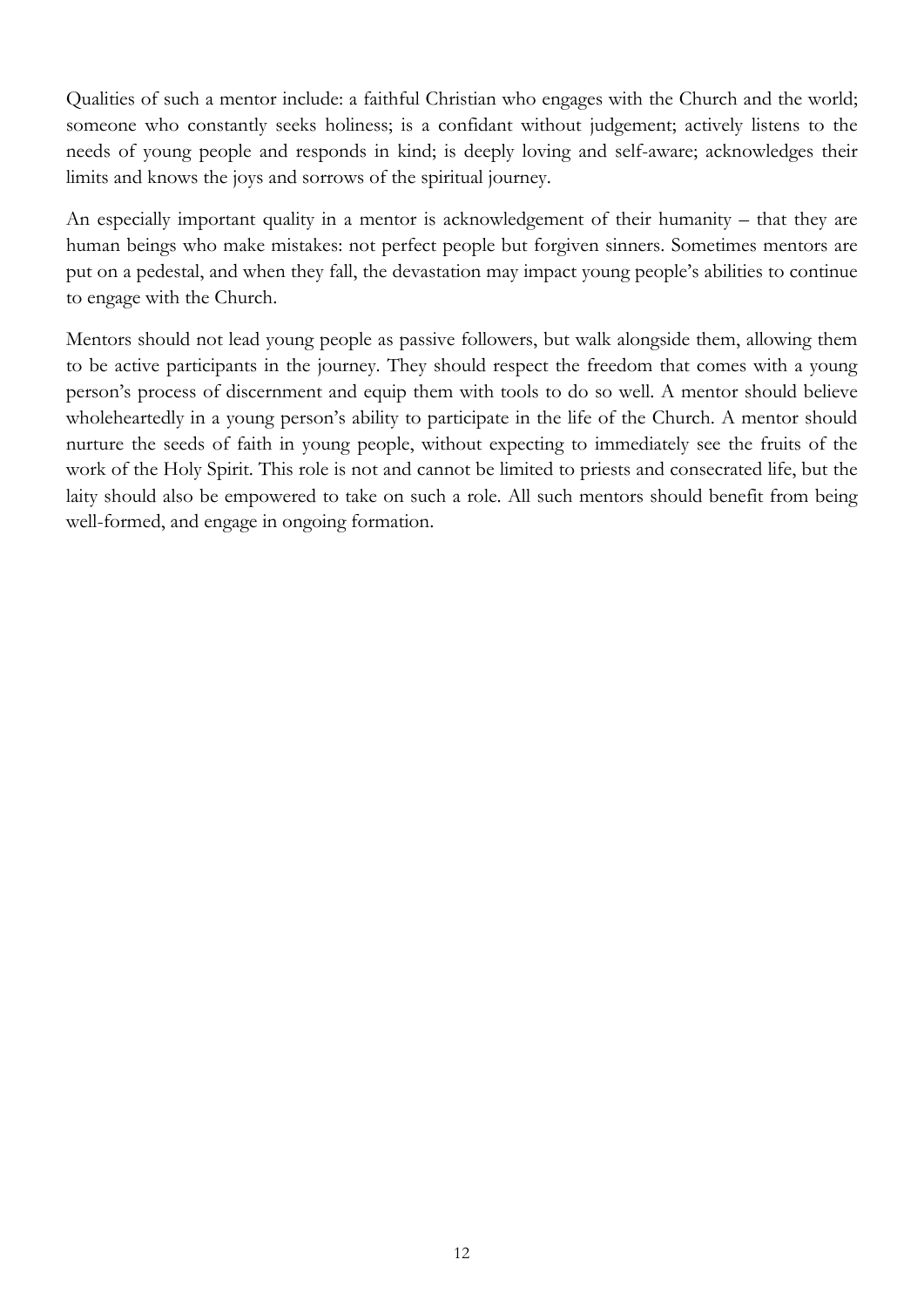## Part Three

## **The Church's Formative and Pastoral Activity**

## *11. The manner of the Church*

Today's young people are longing for an authentic Church. We want to say, especially to the hierarchy of the Church, that they should be a transparent, welcoming, honest, inviting, communicative, accessible, joyful and interactive community.

A credible Church is one which is not afraid to allow itself be seen as vulnerable. The Church should be sincere in admitting its past and present wrongs, that it is a Church made up of persons who are capable of error and misunderstanding. The Church should condemn actions such as sexual abuse and the mismanagement of power and wealth. The Church should continue to inforce her notolerance stance on sexual abuse within her institutions and her humility will undoubtedly raise its credibility among the world's young people. If the Church acts in this way, then it will differentiate itself from other institutions and authorities which young people, for the most part, already mistrust.

All the more, the Church draws the attention of young people by being rooted in Jesus Christ. Christ is the Truth which makes the Church different from any other worldly group with which we may identify. Therefore, we ask that the Church continue to proclaim the joy of the Gospel with the guidance of the Holy Spirit.

We desire that the Church spread this message through modern means of communication and expression. The young have many questions about the faith, but desire answers which are not watered-down, or which utilize pre-fabricated formulations. We, the young Church, ask that our leaders speak in practical terms about controversial subjects such as homosexuality and gender issues, about which young people are already freely discussing without taboo. Some perceive the Church to be "anti-science" so its dialogue with the scientific community is also important, as science can illuminate the beauty of creation. In this context, the Church should also care for environmental issues, especially pollution. We also desire to see a Church that is empathetic and reaches out to those struggling on the margins, the persecuted and the poor. An attractive Church is a relational Church.

## *12. Young Leaders*

The Church must involve young people in its decision-making processes and offer them more leadership roles. These positions need to be on a parish, diocesan, national and international level, even on a commission to the Vatican. We strongly feel that we are ready to be leaders, who can grow and be taught by the older members of the Church, by religious and lay women and men. We need young leadership programs for the formation and continued development of young leaders. Some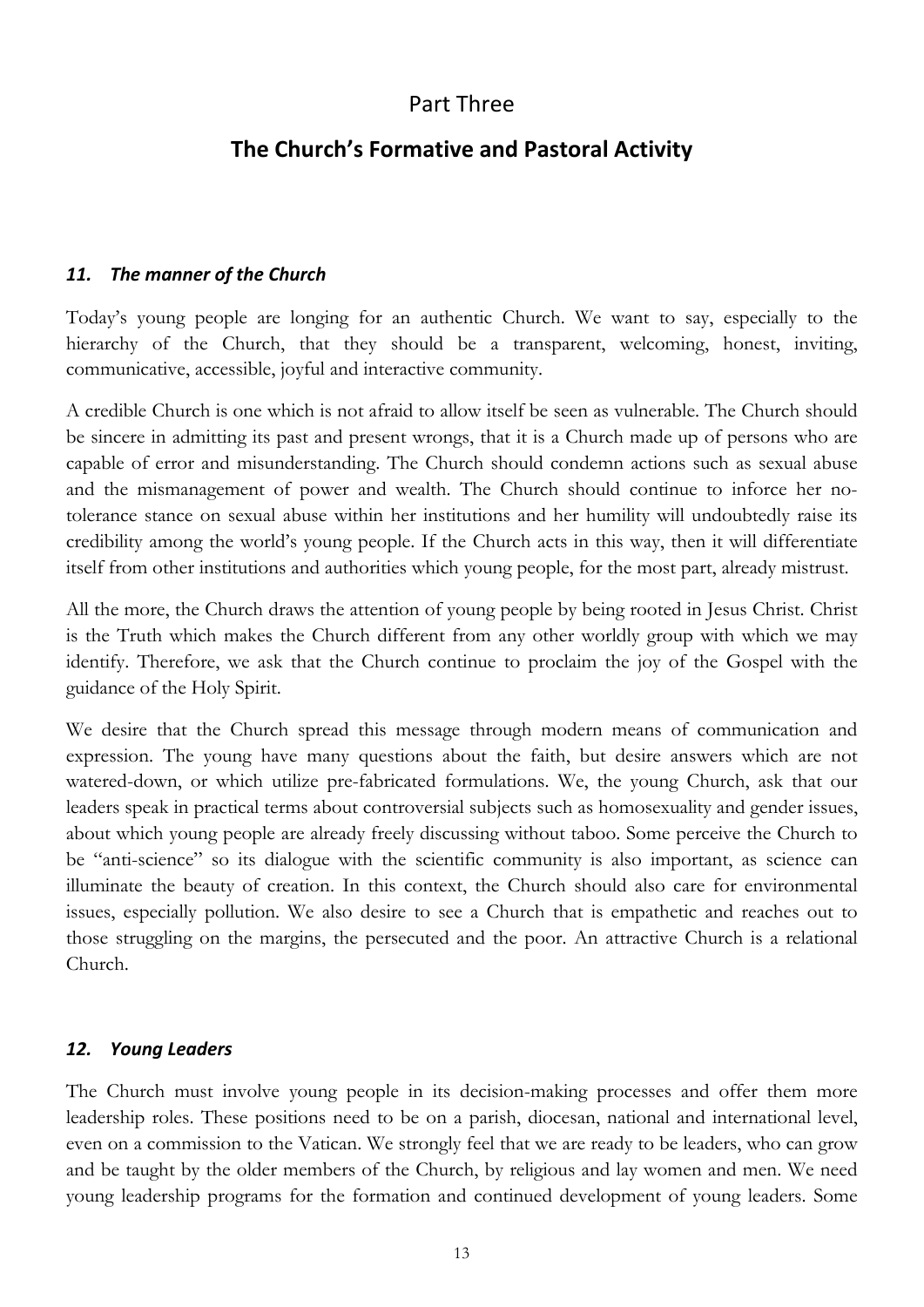young women feel that there is a lack of leading female role models within the Church and they too wish to give their intellectual and professional gifts to the Church. We also believe that seminarians and religious should have an even greater ability to accompany young leaders.

Beyond institutional decision-making, we want to be a joyful, enthusiastic and missionary presence within the Church. We also strongly express a wish for a prominent creative voice. This creativity often finds itself in music, liturgy and the arts but, at the moment, this is an untapped potential, with the creative side of the Church often dominated by the older Church members.

There is also a desire for strong communities in which young people share their struggles and testimonies with each other. In many places, this is already happening in lay initiatives, movements and associations, but they wish to be more supported, officially and financially.

The young Church also looks outward; young people have a passion for political, civil and humanitarian activities. They want to act as Catholics in the public sphere for the betterment of society as a whole. In all these aspects of Church life, young people wish to be accompanied and to be taken seriously as fully responsible members of the Church.

## *13. Preferred places*

We would like the Church to meet us in the various places in which she currently has little or no presence. Above all, the place in which we wish to be met by the Church is the streets, where all people are found. The Church should try to find creative new ways to encounter people where they are comfortable and where they naturally socialize: bars, coffee shops, parks, gyms, stadiums and any other popular cultural centers. Consideration should also be given to less accessible spaces, like in the military, the workplace and rural areas. As well as these environments, we also need the light of faith in more difficult places such as orphanages, hospitals, marginal neighborhoods, war-torn regions, prisons, rehabilitation centers and red-light districts.

While the Church already meets many of us in schools and universities throughout the world, we want to see her presence in these places in a stronger and more effective way. Resources are not wasted when they are put into these areas as these are the places in which many young people spend most of their time and often engage with people of varied socioeconomic backgrounds. Many of us are already faithful members of parish communities or members of the various institutions, associations and organizations within the Church. It is imperative that those who are already engaged are supported in the Church community so that they can be strengthened and inspired to evangelize the outside world.

As well as the many physical places in which we can be encountered, the digital world is one that must be taken into account by the Church. We would like to see a Church that is accessible through social media as well as other digital spaces, to more easily and effectively offer information about the Church and its teachings, and to further the formation of the young person. In short, we should be met where we are – intellectually, emotionally, spiritually, socially and physically.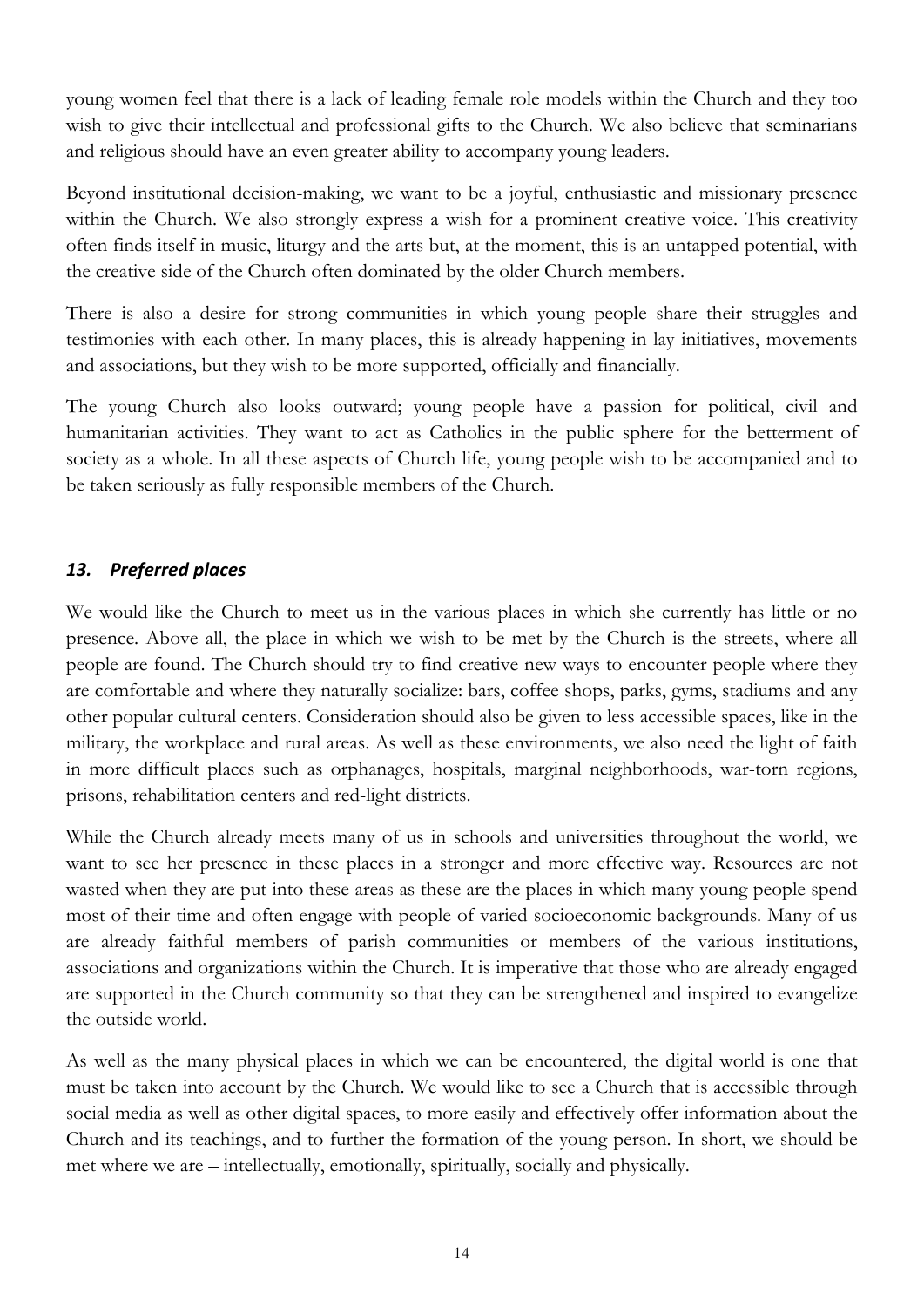## *14. The Initiatives to be Reinforced*

We long for experiences that can deepen our relationship with Jesus in the real world. Initiatives that are successful offer us an experience of God. Therefore, we respond to initiatives that offer us an understanding of the Sacraments, prayer and the liturgy, in order to properly share and defend our faith in the secular world. The Sacraments are of great value to us who desire to develop a deeper sense of what they mean in our lives. This is true of marriage preparation, the Sacrament of Reconciliation, preparation for baptism of children and so forth. Because of the lack of clear and attractive presentation as to what the Sacraments truly offer, some of us go through the process of receiving but undervaluing them.

Some fruitful initiatives are: events such as World Youth Day; courses and programs that provide answers and formation, especially for those new to the faith; outreach ministries; youth catechisms; weekend retreats and spiritual exercises; Charismatic events, choirs and worship groups; pilgrimages; Christian sports leagues; parish or diocesan youth groups; Bible study groups; university Christian groups; different faith apps, and the immense variety of movements and associations within the Church.

We respond to well-organized, larger-scale events, but also hold that not all events need to be of this scale. Small, local groups where we can express questions and share in Christian fellowship are also paramount to maintaining the faith. These smaller events in social spaces can bridge the gap between larger Church events and the parish. Gathering in these ways is especially important to those in countries less accepting of Christians.

The social and the spiritual aspects of Church initiatives can be complimentary to each other. There is also a desire for social outreach and evangelization to people struggling with illnesses and addictions, while also engaging in dialogue with people of varied religious, cultural and socioeconomic contexts. The Church should reinforce initiatives that fight against human trafficking and forced migration, as well as narco-trafficking which is especially important in Latin America.

## *15. Instruments to be used*

The Church must adopt a language which engages the customs and cultures of the young so that all people have the opportunity to hear the message of the Gospel. However, we are passionate about the different expressions of the Church. Some of us have a passion for "the fire" of contemporary and charismatic movements that focus on the Holy Spirit; others are drawn towards silence, meditation and reverential traditional liturgies. All of these things are good as they help us to pray in different ways. Outside of the Church, many young people live a contented spirituality, but the Church could engage them with the right instruments.

 **Multimedia** – The internet offers the Church an unprecedented evangelical opportunity, especially with social media and online video content. As young people, we are digital natives who could lead the way. It is also a great place to encounter and engage people of other faiths and none. Pope Francis' regular video series is a good example of the use of the internet's evangelical potential.